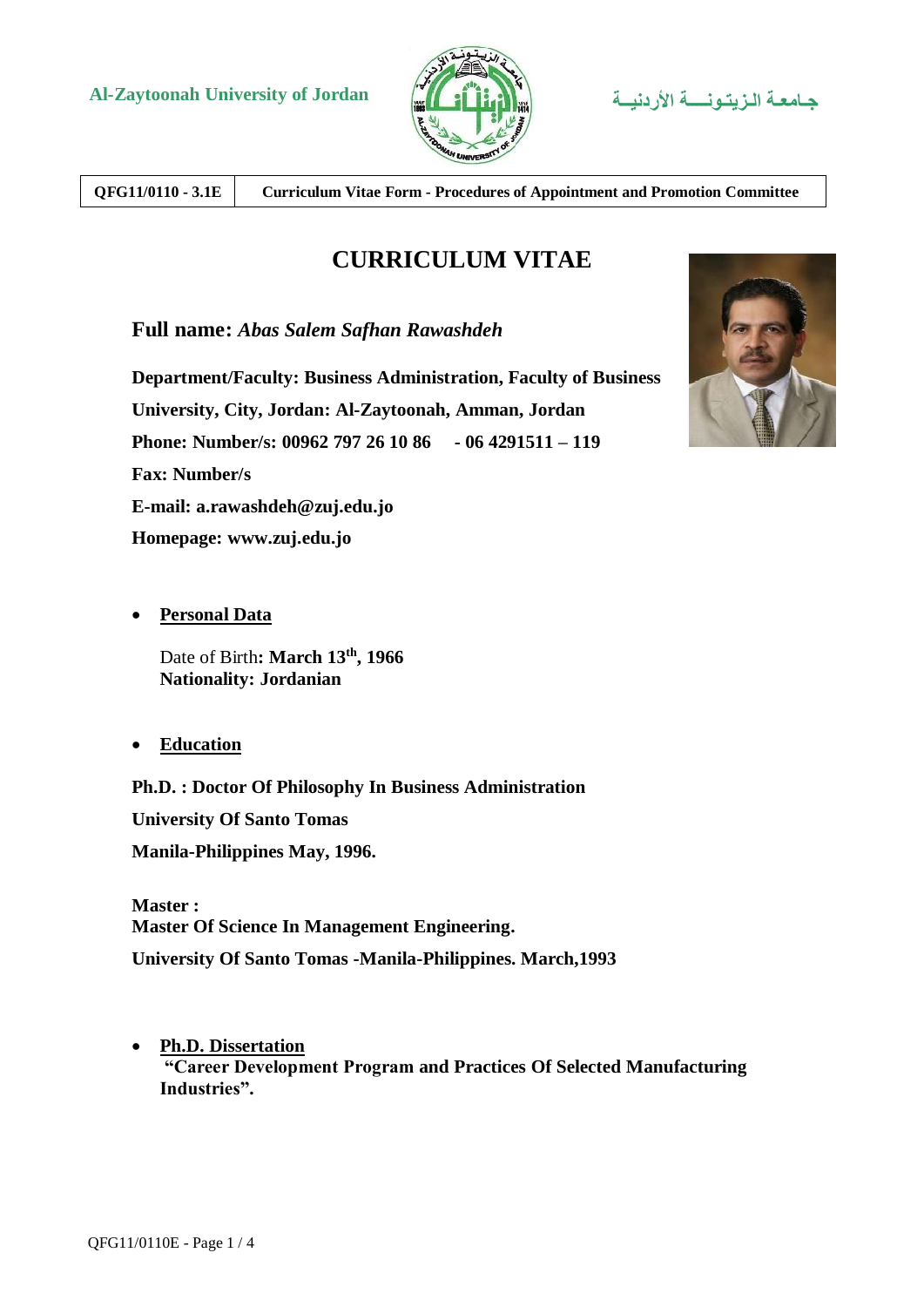# **Al-Zaytoonah University of Jordan األردنيــة الـزيتـونــــة جـامعـة**



| QFG11/0110 - 3.1E                                  |                      | <b>Curriculum Vitae Form - Procedures of Appointment and Promotion Committee</b> |
|----------------------------------------------------|----------------------|----------------------------------------------------------------------------------|
| <b>Employment</b>                                  |                      |                                                                                  |
| <b>Academic Positions</b><br><b>Faculty member</b> |                      |                                                                                  |
|                                                    | $\ddot{\cdot}$       | Al-Zaytoonah University of Jordan                                                |
| 1. Institution                                     |                      | <b>Faculty Of Business Administration.</b>                                       |
|                                                    |                      | <b>Department Of Business Administration.</b>                                    |
| <b>Period</b>                                      | $\ddot{\cdot}$       | From October 14th, 2014 Up To present.                                           |
| <b>Nature Of Work</b>                              | $\ddot{\cdot}$       | <b>Faculty Member (Assistant Professor).</b>                                     |
| 2. Institution                                     | :                    | <b>Middle East University</b>                                                    |
|                                                    |                      | <b>Faculty Of Business Administration.</b>                                       |
|                                                    |                      | <b>Department Of Business Administration.</b>                                    |
| <b>Period</b>                                      | $\ddot{\cdot}$       | From September 1st, 2013 Up August 31st, 2014.                                   |
| <b>Nature Of Work</b>                              | $\ddot{\phantom{a}}$ | <b>Faculty Member (Assistant Professor).</b>                                     |
| 3. Institution                                     | $\ddot{\cdot}$       | King Saud University - Saudi Arabia.                                             |
|                                                    |                      | King Abdullah Institute For Research And Consulting                              |
|                                                    |                      | <b>Studies.</b>                                                                  |
| <b>Period</b>                                      | $\ddot{\cdot}$       | From September 2011 Up To September 2012.                                        |
| <b>Nature Of Work</b>                              | $\ddot{\cdot}$       | <b>Executive Consultant.</b>                                                     |
| 4. Institution                                     | $\ddot{\cdot}$       | <b>Applied Sciences University</b>                                               |
|                                                    |                      | <b>Faculty Of Economics And Administrative Sciences.</b>                         |
|                                                    |                      | <b>Department Of Business Administration.</b>                                    |
| <b>Period</b>                                      | $\ddot{\cdot}$       | From October 30th, 1996 Up To September 2011.                                    |
| <b>Nature Of Work</b>                              |                      | <b>Faculty Member (Assistant Professor).</b>                                     |

### *Administrative Positions*

 $\bullet$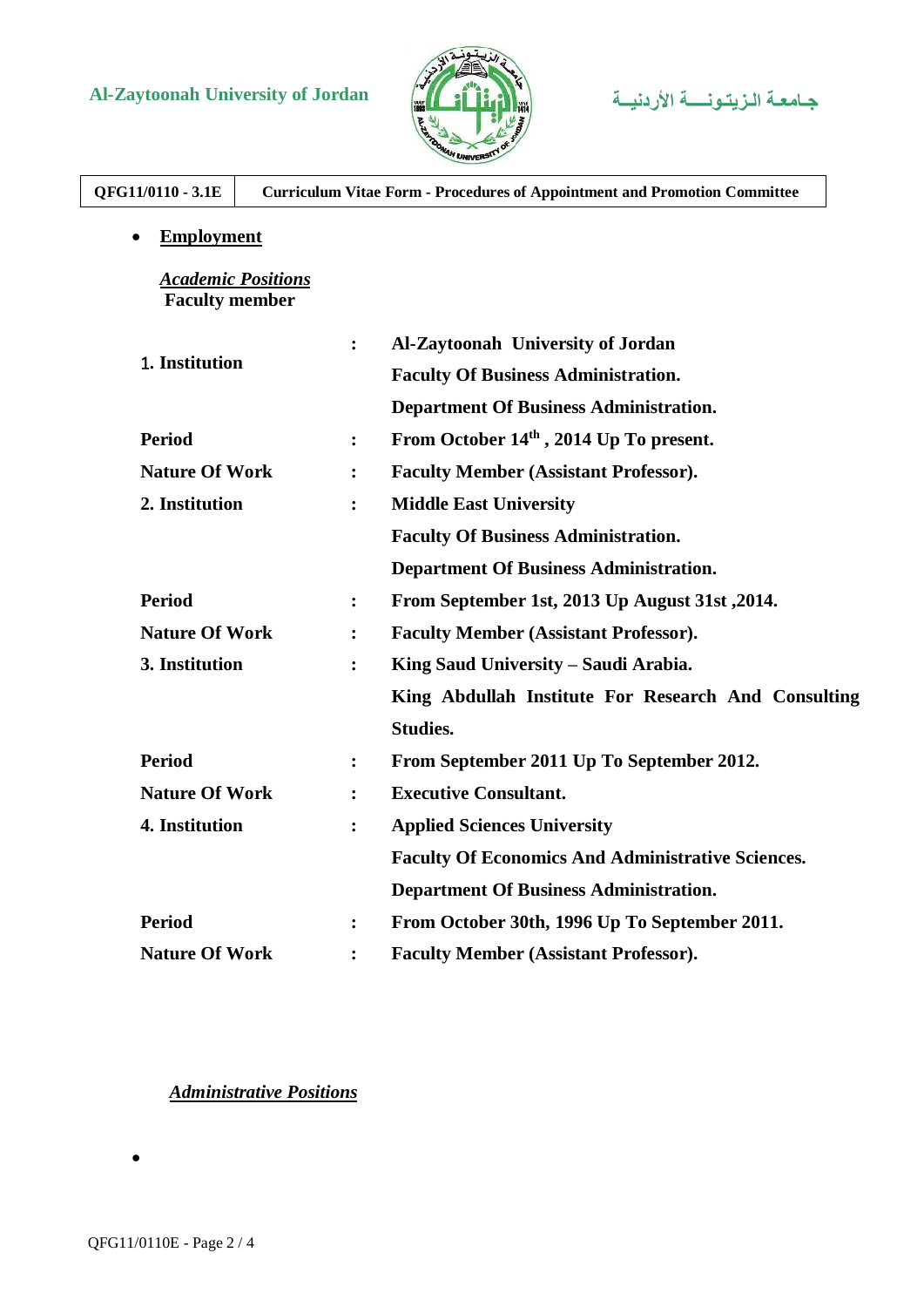# **Al-Zaytoonah University of Jordan األردنيــة الـزيتـونــــة جـامعـة**



**QFG11/0110 - 3.1E Curriculum Vitae Form - Procedures of Appointment and Promotion Committee**

 **Research Interests Human resources Operation research Operations management Project management**

#### **Honors and Awards**

**Teaching Experience**

*Graduate Courses*

1- **Advance Strategic Management.**

- **Undergraduate Courses**
- **1- Project Management.**
- **2- Production and Operations Management.**
- **3- Quantitative Approach to Management (Operation Research).**
- **4- Principles of Management.**
- **5- Managerial Studies (English).**
- **6- Human Resource Management.**
- **Supervision of Graduate Research**
- **Membership of Committees**
- **Professional and Scientific Meetings**